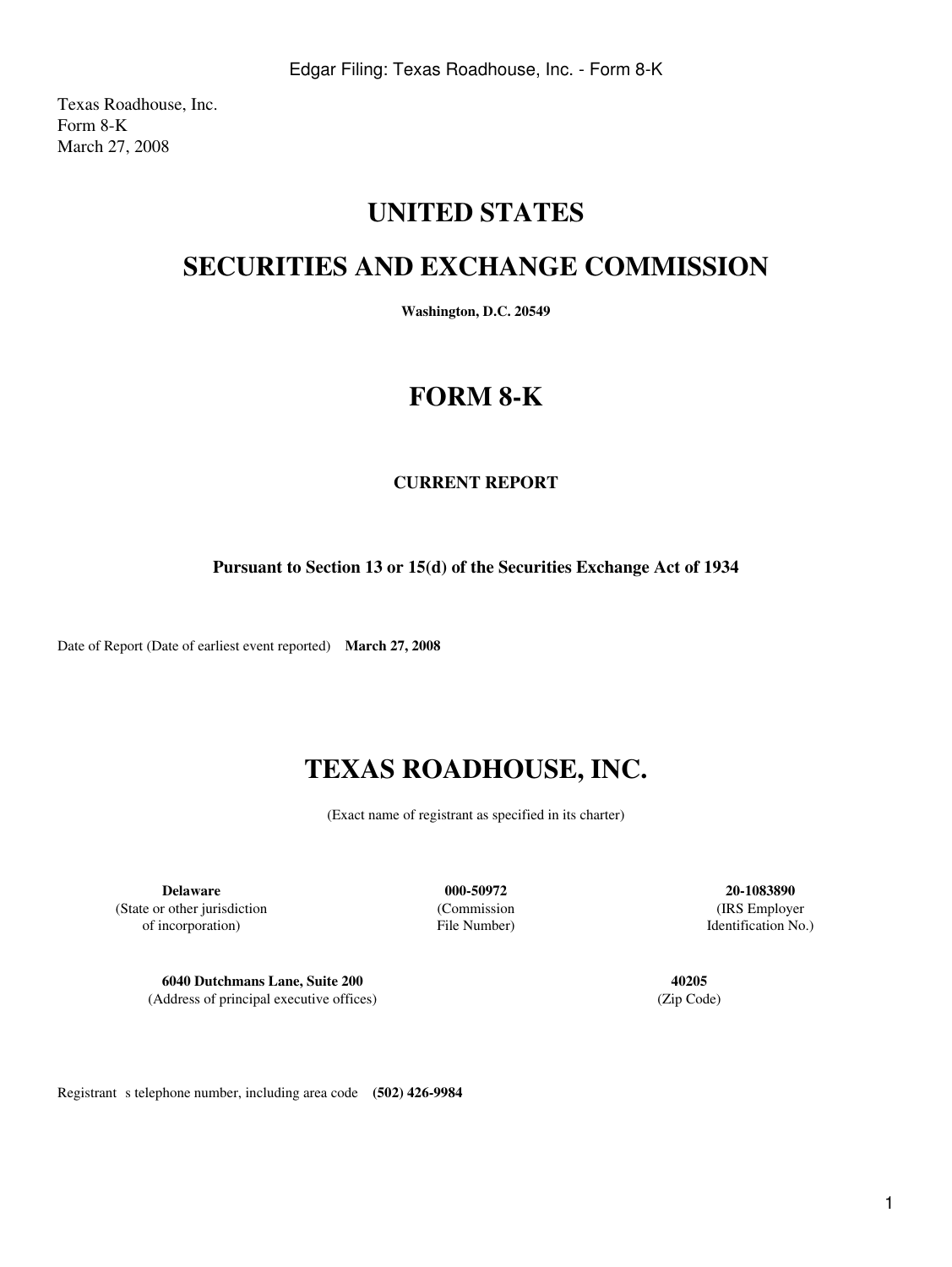### Edgar Filing: Texas Roadhouse, Inc. - Form 8-K

#### **N/A**

(Former name or former address, if changed since last report.)

Check the appropriate box below if the Form 8-K filing is intended to simultaneously satisfy the filing obligation of the registrant under any of the following provisions:

- o Written communications pursuant to Rule 425 under the Securities Act (17 CFR 230.425)
- o Soliciting material pursuant to Rule 14a-12 under the Exchange Act (17 CFR 240.14a-12)
- o Pre-commencement communications pursuant to Rule 14d-2(b) under the Exchange Act (17 CFR 240.14d-2(b))
- o Pre-commencement communications pursuant to Rule 13e-4(c) under the Exchange Act (17 CFR 240.13e-4(c))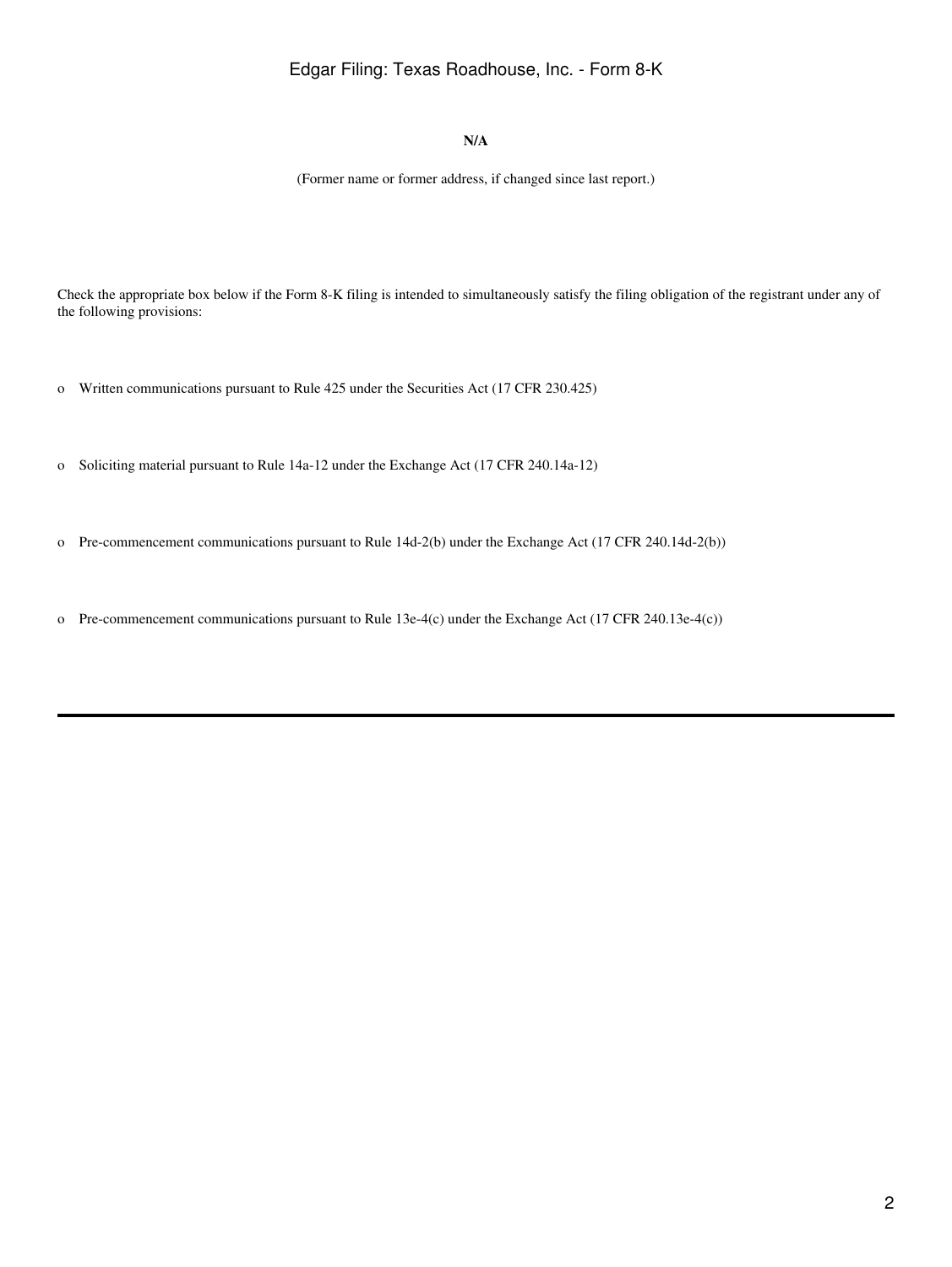#### ITEM 7.01 Regulation FD Disclosure

On March 27, 2008, Texas Roadhouse, Inc. issued a press release announcing the acquisitions of three franchised Texas Roadhouse® restaurants in Kentucky and Missouri. A copy of the press release is attached hereto as Exhibit 99.1 and is incorporated herein by reference.

The information in this Item 7.01, including the information set forth in Exhibit 99.1, shall not be deemed filed for purposes of Section 18 of the Securities Exchange Act of 1934 (the Exchange Act), nor shall it be deemed incorporated by reference in any filing under the Securities Act of 1933, as amended, or the Exchange Act, except as shall be expressly set forth by specific reference in such filing.

#### ITEM 9.01 FINANCIAL STATEMENTS AND EXHIBITS.

(d) *Exhibits*

99.1 Press Release announcing the franchise restaurant acquisitions issued by Texas Roadhouse, Inc., dated March 27, 2008.

2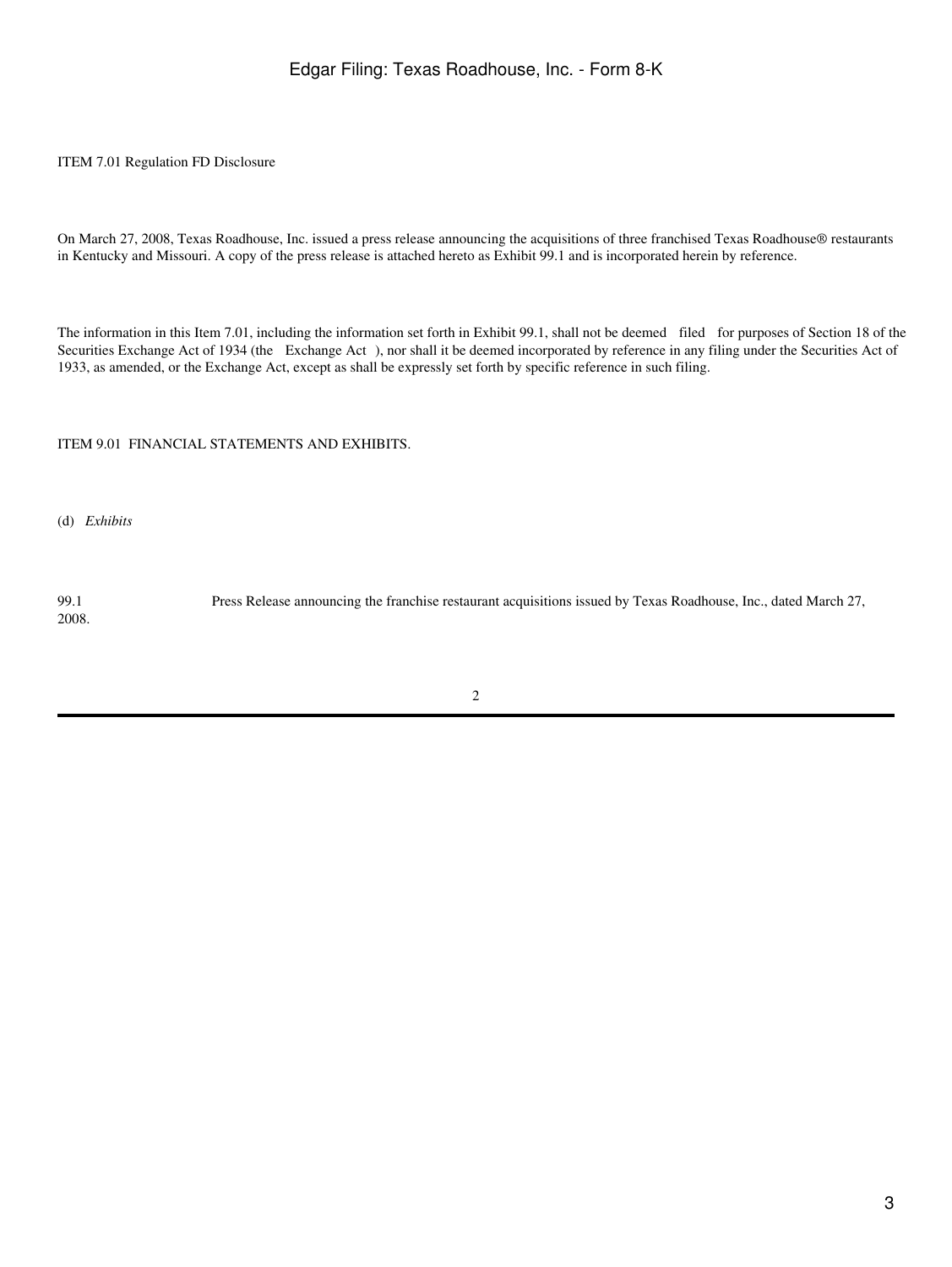### Edgar Filing: Texas Roadhouse, Inc. - Form 8-K

#### SIGNATURE

Pursuant to the requirements of the Securities Exchange Act of 1934, the registrant has duly caused this report to be signed on its behalf by the undersigned thereunto duly authorized.

TEXAS ROADHOUSE, INC.

Date: March 27, 2008 By: /s/ G.J. Hart

G.J. Hart President, Chief Executive Officer

3